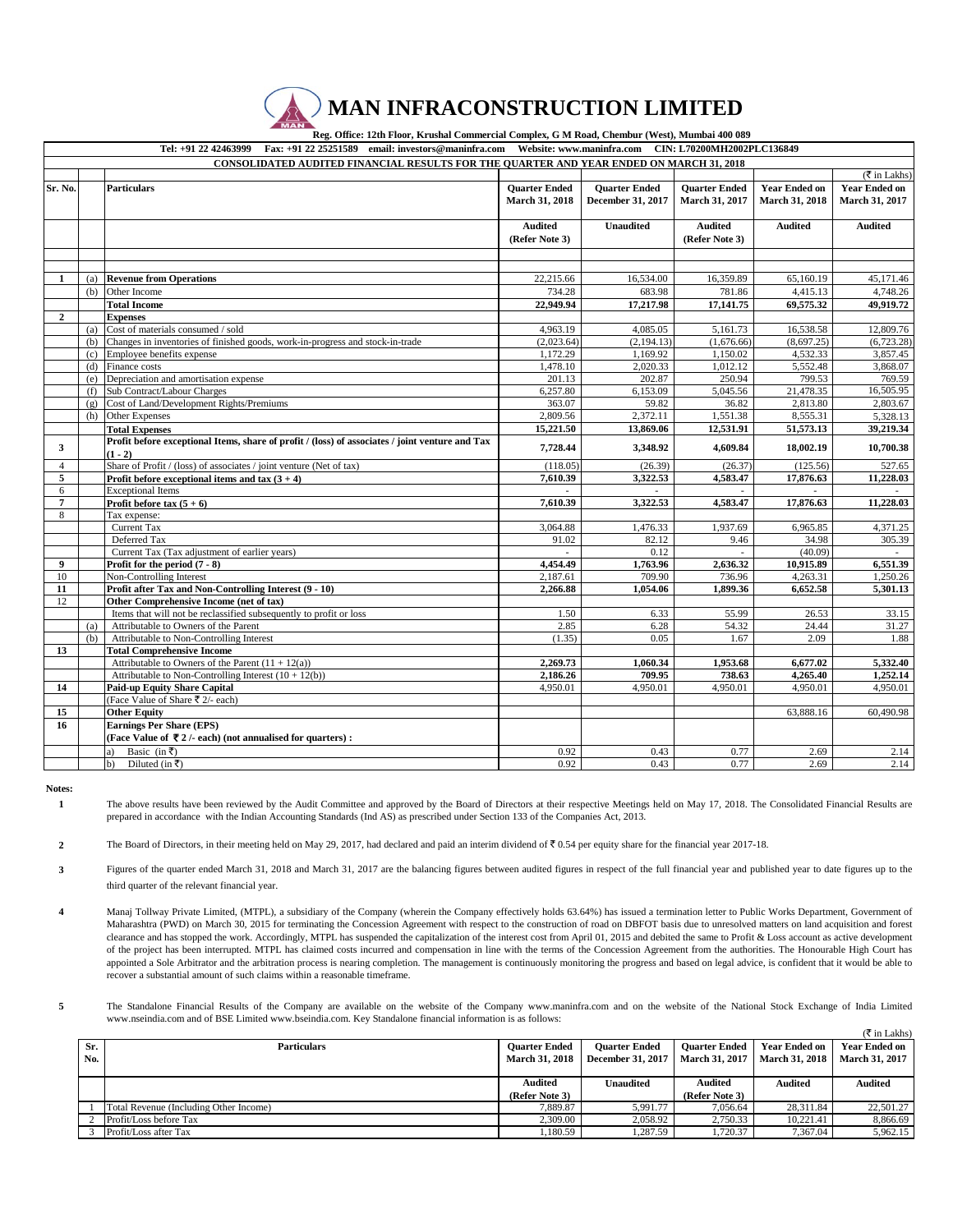**6** Audited Consolidated Segment wise Revenue, Results, Assets and Liabilities for the quarter and year ended on March 31, 2018:

|                | Audited Consondated Segment wise Revenue, Results, Assets and Liabinties for the quarter and year ended on March 31, 2016.<br>$(\overline{\mathfrak{F}}$ in Lakhs) |                      |                      |                      |                      |                      |  |
|----------------|--------------------------------------------------------------------------------------------------------------------------------------------------------------------|----------------------|----------------------|----------------------|----------------------|----------------------|--|
| Sr.            | <b>Particulars</b>                                                                                                                                                 | <b>Ouarter Ended</b> | <b>Quarter Ended</b> | <b>Ouarter Ended</b> | <b>Year Ended on</b> | <b>Year Ended on</b> |  |
| No.            |                                                                                                                                                                    | March 31, 2018       | December 31, 2017    | March 31, 2017       | March 31, 2018       | March 31, 2017       |  |
|                |                                                                                                                                                                    | <b>Audited</b>       | <b>Unaudited</b>     | <b>Audited</b>       | <b>Audited</b>       | <b>Audited</b>       |  |
|                |                                                                                                                                                                    | (Refer Note 3)       |                      | (Refer Note 3)       |                      |                      |  |
| -1             | <b>Segment Revenue</b>                                                                                                                                             |                      |                      |                      |                      |                      |  |
| (a)            | EPC (Engineering, Procurement and Contracting)                                                                                                                     | 22,126.54            | 15,552.38            | 19,395.34            | 62,829.64            | 47,163.49            |  |
| (b)            | <b>Real Estate</b>                                                                                                                                                 | 566.60               | 880.98               | 469.53               | 3,387.79             | 4,143.35             |  |
| (c)            | Unallocated                                                                                                                                                        |                      |                      |                      |                      |                      |  |
|                | <b>Total Segment Revenue</b>                                                                                                                                       | 22,693.14            | 16,433.36            | 19,864.87            | 66,217.43            | 51,306.84            |  |
|                | Less: Inter Segment Revenue                                                                                                                                        | 477.48               | (100.64)             | 3,504.98             | 1.057.24             | 6.135.38             |  |
|                | <b>Net Sales / Income from Operations</b>                                                                                                                          | 22,215.66            | 16,534.00            | 16,359.89            | 65,160.19            | 45,171.46            |  |
|                |                                                                                                                                                                    |                      |                      |                      |                      |                      |  |
| 2              | <b>Segment Results</b>                                                                                                                                             |                      |                      |                      |                      |                      |  |
| (a)            | <b>EPC</b>                                                                                                                                                         | 7.626.59             | 2,866.31             | 4.547.08             | 14,908.79            | 7,497.16             |  |
| (b)            | <b>Real Estate</b>                                                                                                                                                 | 976.63               | 2.022.76             | 579.80               | 4.939.39             | 3,733.78             |  |
| (c)            | Unallocated                                                                                                                                                        | 485.27               | 453.79               | 468.71               | 3,580.93             | 3,865.16             |  |
|                | <b>Total Segment Results</b>                                                                                                                                       | 9.088.49             | 5,342.86             | 5,595.59             | 23,429.11            | 15,096.10            |  |
|                | Less: Finance Costs                                                                                                                                                | 1,478.10             | 2,020.33             | 1,012.12             | 5,552.48             | 3,868.07             |  |
|                | Total Profit / (Loss) Before Tax including Share of Profit / (Loss) of associates / joint                                                                          | 7,610.39             | 3,322.53             | 4,583.47             | 17,876.63            | 11,228.03            |  |
|                | venture                                                                                                                                                            |                      |                      |                      |                      |                      |  |
|                |                                                                                                                                                                    |                      |                      |                      |                      |                      |  |
| 3              | <b>Segment Assets</b>                                                                                                                                              |                      |                      |                      |                      |                      |  |
| (a)            | EPC                                                                                                                                                                | 33,780.90            | 34,367.97            | 37,014.70            | 33,780.90            | 37,014.70            |  |
| (b)            | <b>Real Estate</b>                                                                                                                                                 | 42,139.16            | 38.697.12            | 30,730.54            | 42.139.16            | 30,730.54            |  |
| (c)            | Unallocated                                                                                                                                                        | 59,213.40            | 62,730.94            | 52,104.24            | 59,213.40            | 52,104.24            |  |
|                | <b>Total Segment Assets</b>                                                                                                                                        | 135,133.46           | 135,796.03           | 119,849.48           | 135,133.46           | 119,849.48           |  |
|                |                                                                                                                                                                    |                      |                      |                      |                      |                      |  |
| $\overline{4}$ | <b>Segment Liabilities</b>                                                                                                                                         |                      |                      |                      |                      |                      |  |
| (a)            | <b>EPC</b>                                                                                                                                                         | 11,201.65            | 16,298.67            | 17,273.85            | 11,201.65            | 17,273.85            |  |
| (b)            | <b>Real Estate</b>                                                                                                                                                 | 2,093.64             | 1,450.85             | 1,272.32             | 2,093.64             | 1,272.32             |  |
| (c)            | Unallocated                                                                                                                                                        | 45,618.23            | 46,405.60            | 31,548.35            | 45,618.23            | 31,548.35            |  |
|                | <b>Total Segment Liabilities</b>                                                                                                                                   | 58,913.52            | 64,155.12            | 50,094.52            | 58,913.52            | 50,094.52            |  |
|                |                                                                                                                                                                    |                      |                      |                      |                      |                      |  |

Note: The Segment information has been prepared in line with the review of operating results by the Managing Director / Chief Operating Decision Maker (CODM), as per Ind AS 108 "Operating Segment". The accounting principles used in the preparation of the financial statement are consistently applied in individual segment to prepare segment reporting.

**7** Figures for previous periods are re-classified / re-arranged / re-grouped, wherever necessary.

**For and on behalf of Board of Directors**

 $Date: May 17, 2018$ 

**Parag K. Shah Place: Mumbai Managing Director**